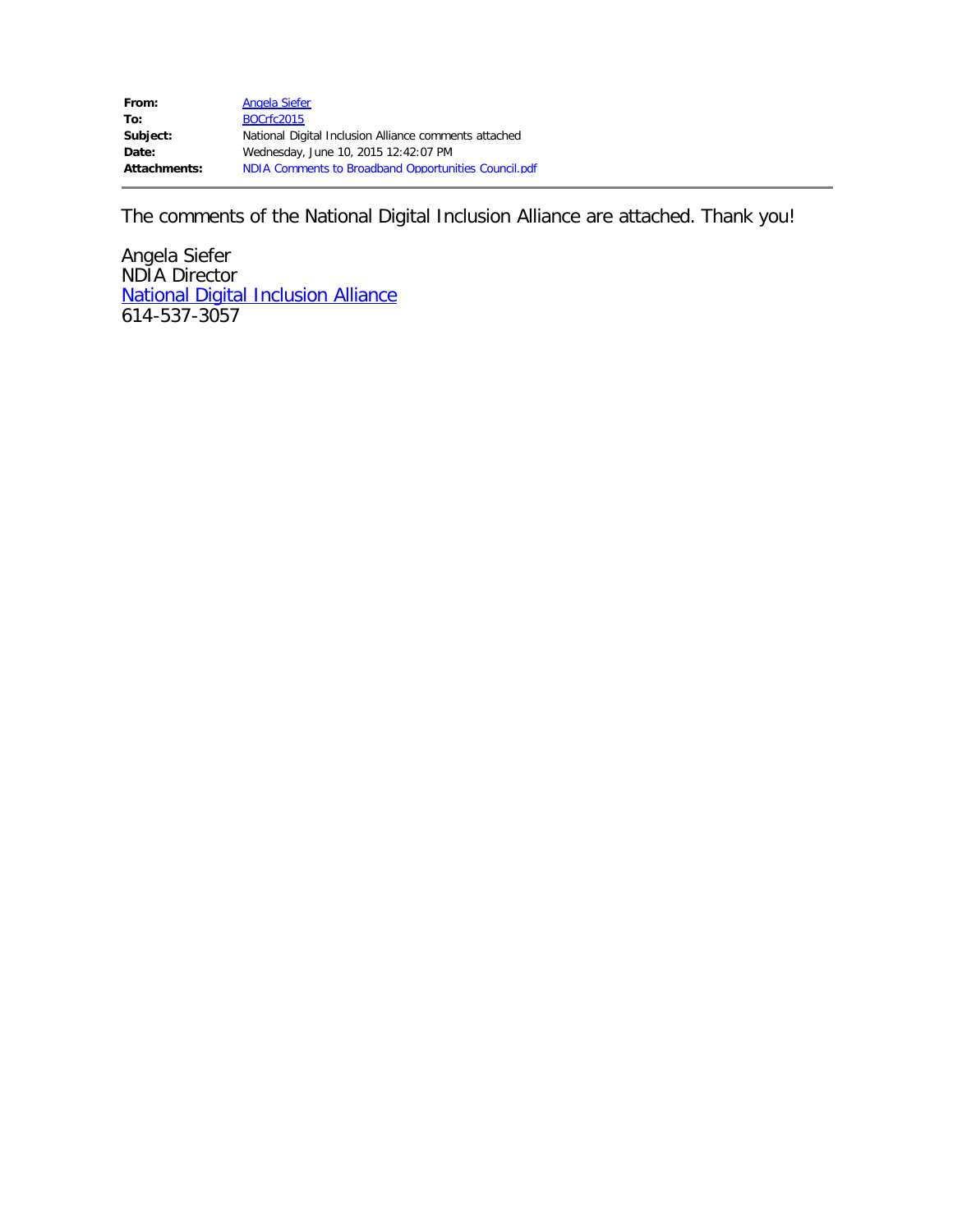June 10, 2015



Karen Hanson **Denise** Scott National Telecommunications and **Rural Development** Information Administration (NTIA) Rural Utilities Service U.S. Department of Commerce US. Department of Agriculture 1401 Constitution Avenue NW 1400 Independence Avenue SW Room 4626 Washington, DC 20250 Washington, DC 20230

Attn: Broadband Opportunity Council

## **Comments of the National Digital Inclusion Alliance** to the Broadband Opportunity Council

(sent by e-mail to **BOCrfc2015@ntia.doc.gov.**)

The National Digital Inclusion Alliance submits these comments in response to the Broadband Opportunity Council's Notice and Request for comments issued on April 29, 2015. The National Digital Inclusion Alliance represents leaders of local community organizations, public libraries, towns and other institutions that are working hard to reduce digital disparities among our neighbors. A membership listed is included as an appendix. We are experts in technology adoption and digital inclusion programs, including local technology training, home broadband access and public broadband access programs.

We commend President Obama and the Administration for establishing the new Broadband Opportunity Council ("Council") and engaging the breadth of federal agencies to focus on accelerating broadband deployment and adoption across the country, including the capacity to use online government services.

Free and low-cost broadband options are critical tools in our efforts to increase digital equality in the United States. We are looking forward to the reform and modernization of Lifeline as one opportunity to strengthen the broadband options for vulnerable residents by addressing the broadband adoption barrier of cost.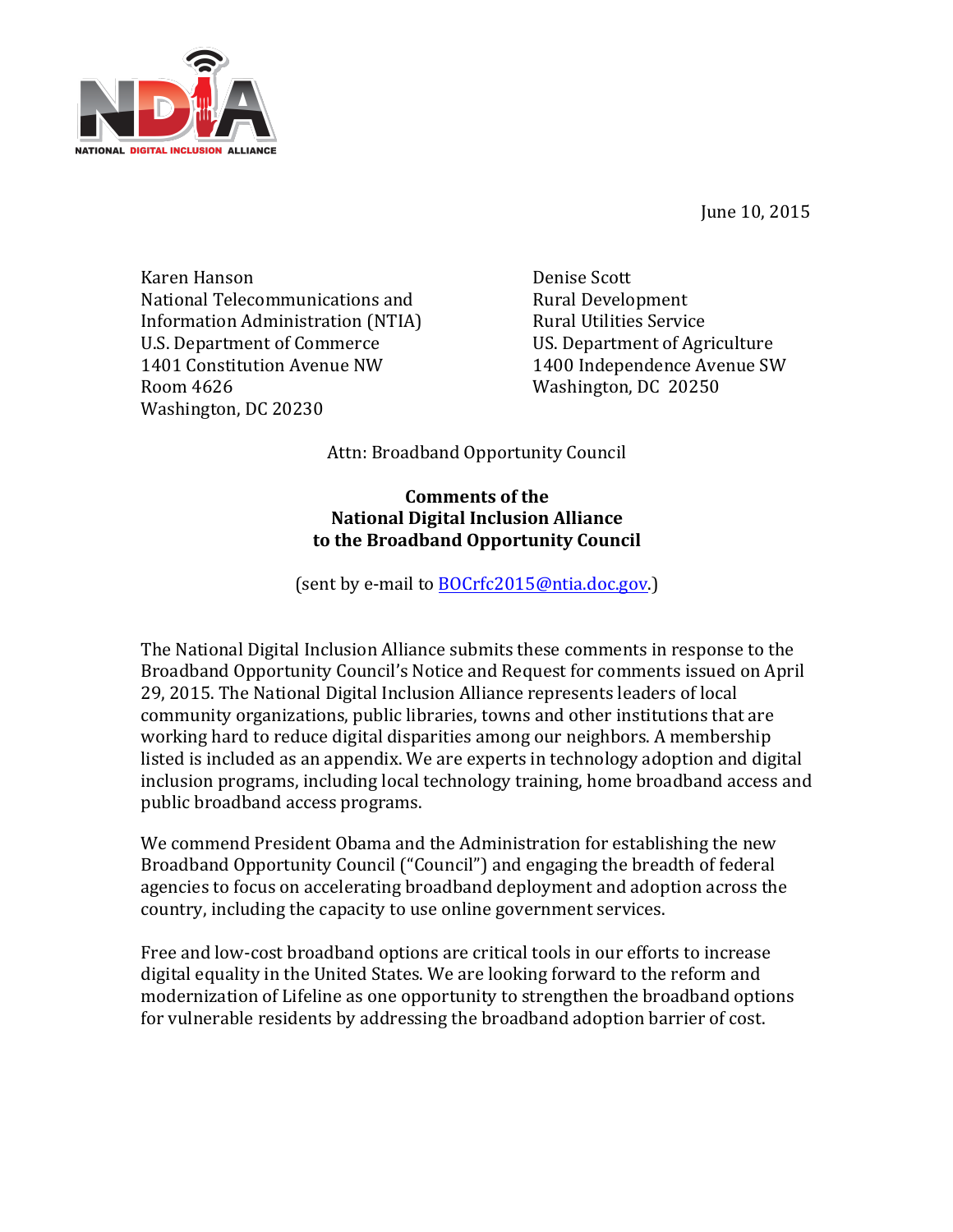Through our experience and research<sup>1</sup> we have found that that broadband adoption is most effectively promoted by community-driven efforts that combine:

- Affordable home broadband service,
- Public broadband access, and

 

• Locally-trusted technology training and support.

We strongly encourage the Council to consider reviewing the lessons learned from broadband adoption programs delivered alongside access efforts, such as the NTIA BTOP program did in a limited, but very important way with infrastructure, public access and adoption programs.

We offer the following specific suggestions of how the federal agencies can help increase broadband adoption in the United States.

*Question 1: How can the federal government promote best practices in broadband* deployment and adoption? What resources are most useful to communities? What actions would be most helpful to communities seeking to improve broadband availability and use?

2. How can the federal government best promote the coordination and use of federally*funded broadband assets?*

Coordinate and promote public access computer centers (public broadband) **site mapping**: This would assist federal and local referrals and planning. This is also useful for disaster preparedness planning and response. The only current national one is operated by Everyone On, with primarily the library database and some additional sites. This is a small sample of those serving local communities. Other federal agencies, with local assistance, could assist with this.

**Support expansion of the database and portals that share best practices and program resource materials:** The NTIA has done valuable work building the toolkits and collecting program and evaluation materials. This should be expanded and maintained, with all federal programs contributing and with management support for curation and local input. The utility of DigitalLiteracy.gov could be strengthened by allowing broadband adoption practitioners to download and revise resources, upload revised or new resources and also rate the usefulness of the resources. A distributed library system that allows local posting with search or library aggregation should be considered. (The City of Seattle and the University of Washington are piloting a model). Digital Literacy.gov uses a taxonomy developed

<sup>&</sup>lt;sup>1</sup> This point has been reiterated in **John Horrigan's evaluation of Comcast's Internet** Essentials, an independent review of CenturyLink's Internet Basics Program, the Wireline Competition Bureau Low-Income Broadband Pilot Program Staff Report and a myriad of documentation of the National Telecommunication Information Administration's Broadband Technology Opportunities Program (BTOP), particularly the NTIA Broadband Adoption Toolkit.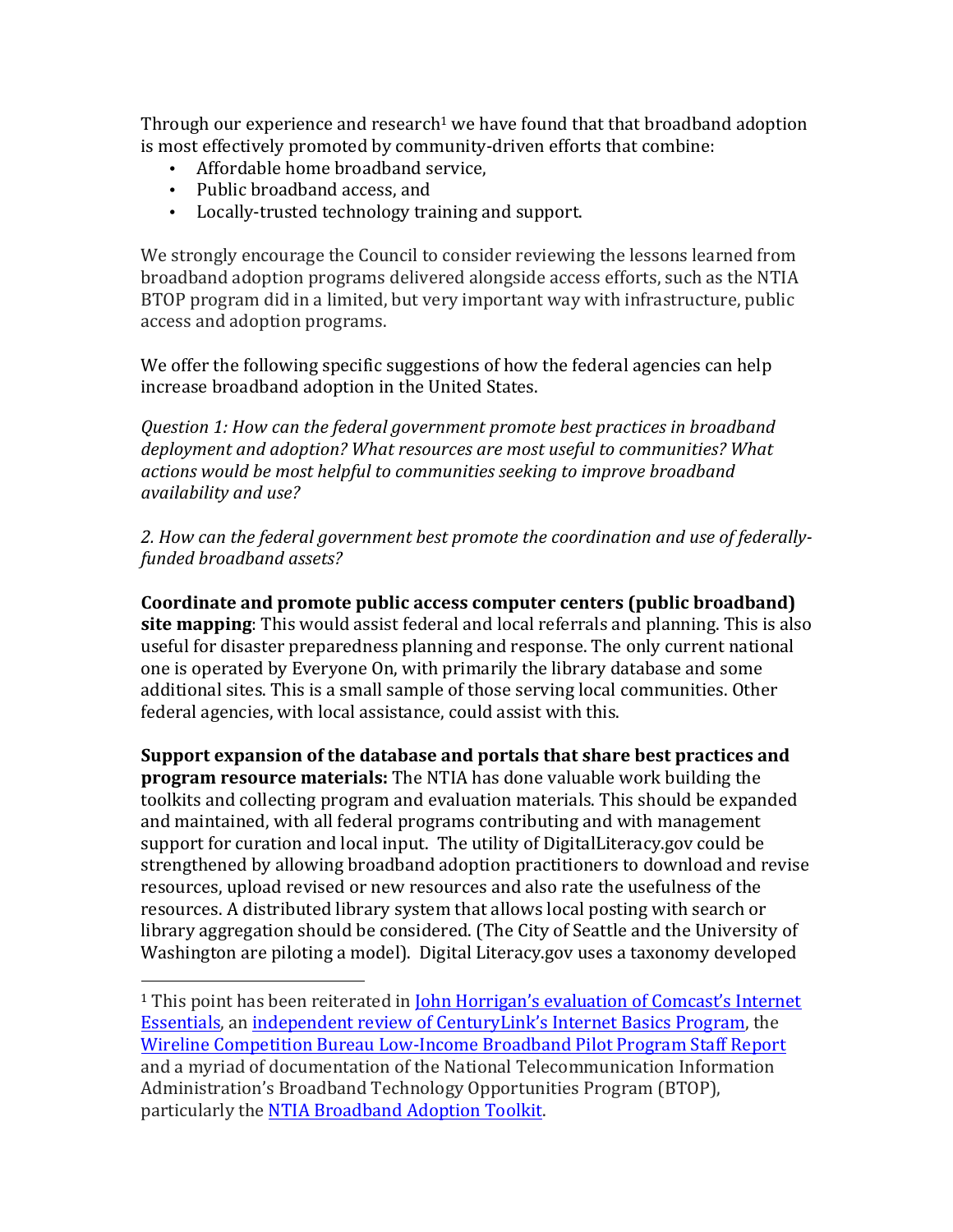initially by some of our members, in partnership with local organizations, universities and government. Promotion and application of a national taxonomy would aid search, cataloging and updating.

4. As the federal government transitions to delivering more services online, what *should government do to provide information and training to those who have not* adopted broadband? What should the federal government do to make reasonable *accommodations to those without access to broadband?* 

**Broadband Linked Investment:** Online government services require broadband access and digital skills. Moving government services online can result in significant savings for these government agencies. We as a country must ensure all of our neighbors have access to government online services. All federal departments with an online presence and/or establishing new services should invest in ensuring end users can access the services effectively. Departments should be able to demonstrate how they are aiding non-connected users to increase digital skills, gain home access or utilize a convenient public access location.

**Support personal health record access for low-income patients:** As part of its continuing advocacy and investment in Electronic Health Records adoption (EHR), the Department of Health and Human Services should develop a funding stream for hospital/community partnerships to make electronic patient health record tools accessible to Medicaid/Medicare households that lack home broadband and/or the necessary digital skills, through training and broadband adoption support. The Office of the National Coordinator should work to directly include health literacy and language in their future Meaningful Use standards for patient engagement with online portal websites.<sup>2</sup>

**Ensure people can find local resources and information ambassadors to help with online federal content:** Education about public access sites, training and assistance is critical as we saw with the health care plan rollout and the use of local information intermediaries. This requires a system of mapping local technology access and training sites greater than exists currently. We would be happy to help guide such an effort.

**Require agencies to assess the impact before they launch online services, as part of the technology project management:** One tool to consider for application is the City of Seattle Race and Social Justice IT Project Management Tool.

 

<sup>&</sup>lt;sup>2</sup> Courtney Lyles and Urmimala Sarkar accurately describe the challenges of lowincome seniors and existing research on low-income senior use of health information and online portal websites. "Health literacy, vulnerable patients, and health information technology use: where do we go from here?", Journal of General Internal Medicine, Vol 30 Issue 3, (March 2015) p. 271-272,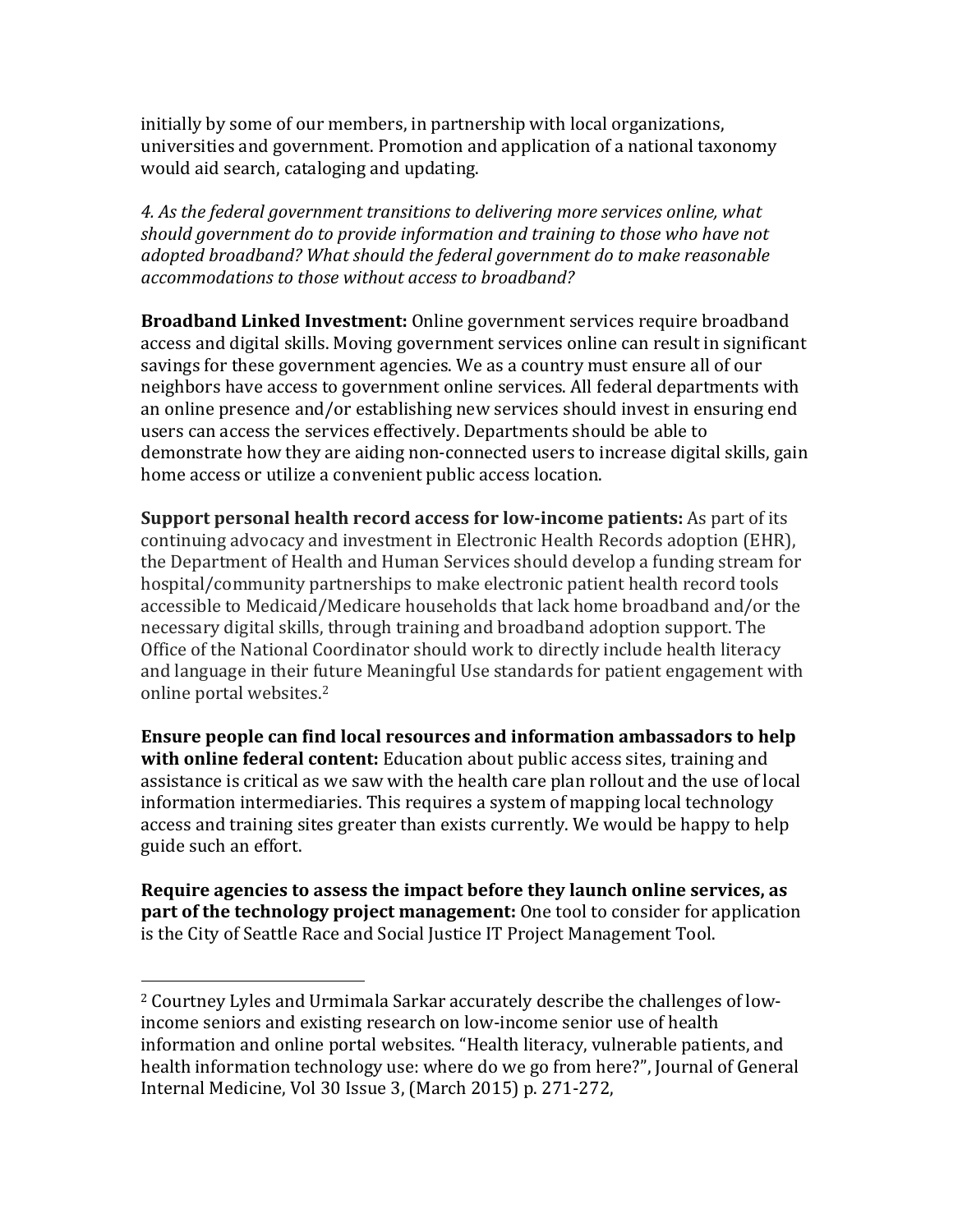*5. How can the federal government best collaborate with stakeholders (state, local,* and tribal governments, philanthropic entities, industry, trade associations, consumer organizations, etc.) to promote broadband adoption and deployment?

## **Bring together stakeholders to highlight successful programs, exchange best practices, articulate metrics and coordinate resource investments.** We recommend doing this in three ways:

- a) Establish a Federal Digital Inclusion Council along with state or regional subcouncils. This would help forge diverse partnerships, local solutions, and feed communications about best solutions to and from the White House and agencies.
- b) Support regional and national digital inclusion summits to disseminate information and engage more local stakeholders.
- c) Create national broadband access and adoption awards, like the Kennedy Center honors, or United Kingdom national awards, to recognize private, public, nonprofit and outstanding local volunteers and solutions.

7. What federal programs should allow the use of funding for the deployment of *broadband infrastructure or promotion of broadband adoption but do not do so now?* 

**Existing funding programs should encourage partnerships with smaller community-based organizations:** This was done for the Department of Education community technology grant and enables greater use of local information ambassadors. 

**Provide a portal for all broadband adoption funding opportunities:** This is essential to community practitioners finding resources who don't always know a program is eligible for broadband adoption and digital literacy related programs.

## Link in-school, out-of-school, and workforce training systems to improve **pathways to digital literacy and meeting technology workforce needs:**

The Department of Commerce, Labor and Education have pivotal roles in guiding broadband adoption and development. We suggest that they lead a coordinated effort and funding to:

- a) Encourage and educate about the application of technology skills to various careers and required education pathways.
- b) Review workforce development definitions to ensure they accurately represent the digital skills necessary for employment.
- c) Promote grant applications that demonstrate linked programs in communities.

8. What inconsistences exist in federal interpretation and application of procedures, *requirements, and policies by Executive Branch agencies related to broadband deployment and/or adoption, and how could these be reconciled? One example is the variance in broadband speed definitions.*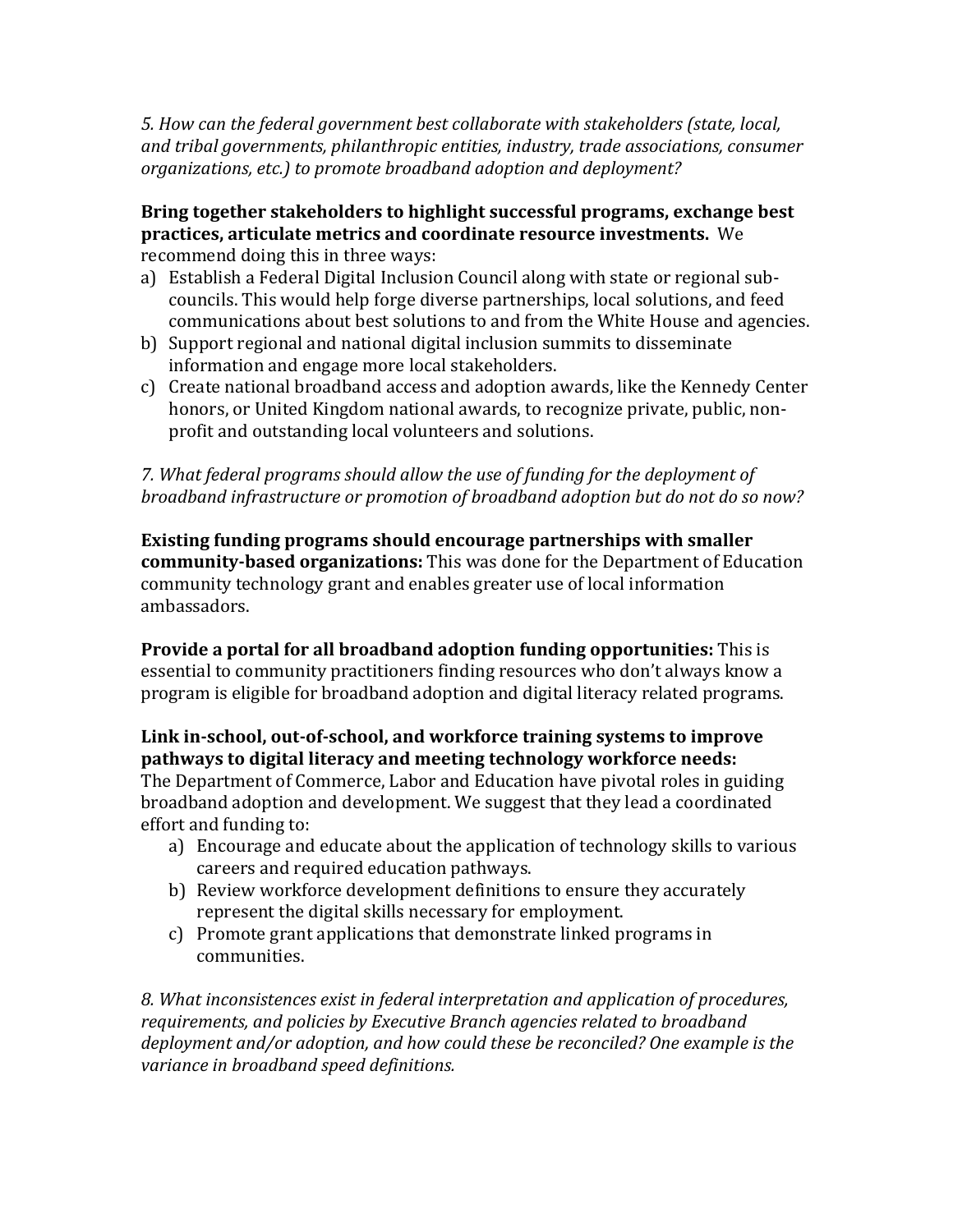**Define broadband adoption:** If the Executive Branch were to define broadband adoption both the public and private sectors would have an important tool to increase meaningful use of the Internet.

14. What changes in Executive Branch agency regulations or program requirements *would improve coordination of federal programs that help communities leverage the economic benefits offered by broadband?*

*D. Promoting Broadband Adoption*

16. What federal programs within the Executive Branch should allow the use of funding for broadband adoption, but do not do so now?

**Make it clearer that federal funding streams and programs can be used for broadband access and adoption efforts.** For example:

**Community Development Block Grant:** HUD should make broadband access and digital literacy training for low/moderate income communities an explicitly eligible use of Community Development Block Grant funds. Broadband access and training investments should no longer be lumped into the "public services" category where they are constrained (and often blocked) by the public service "cap".

**Public and subsidized low-income housing funds:** Self-sufficiency funds, credits and other mechanisms should explicitly promote and support broadband access and adoption. The HUD definition of allowable utilities should also be modernized to include Internet service.

**The Corporation for National and Community Service (CNCS) should add a Broadband Adoption focus area:** Either through an additional focus area or inclusion of broadband adoption within the definitions of existing focus areas would encourage CNCS applicants to create broadband adoption programs or integrate broadband adoption components into other programs.

17. Typical barriers to broadband adoption include cost, relevance, and training. How *can these be addressed by regulatory changes by Executive Branch agencies?* 

A pipeline to provide retired Federal agency computer systems to qualified **local nonprofit or school refurbishing programs:** All Agencies should establish a system for retired technology redistribution to disadvantaged households in connection with community broadband adoption initiatives.

**Extend Community Reinvestment Act credit for bank investments in neighborhood broadband adoption and training partnerships:** The Treasury Department and Office of Comptroller of the Currency, working in coordination with the other Federal bank regulatory agencies, should act in order to ensure that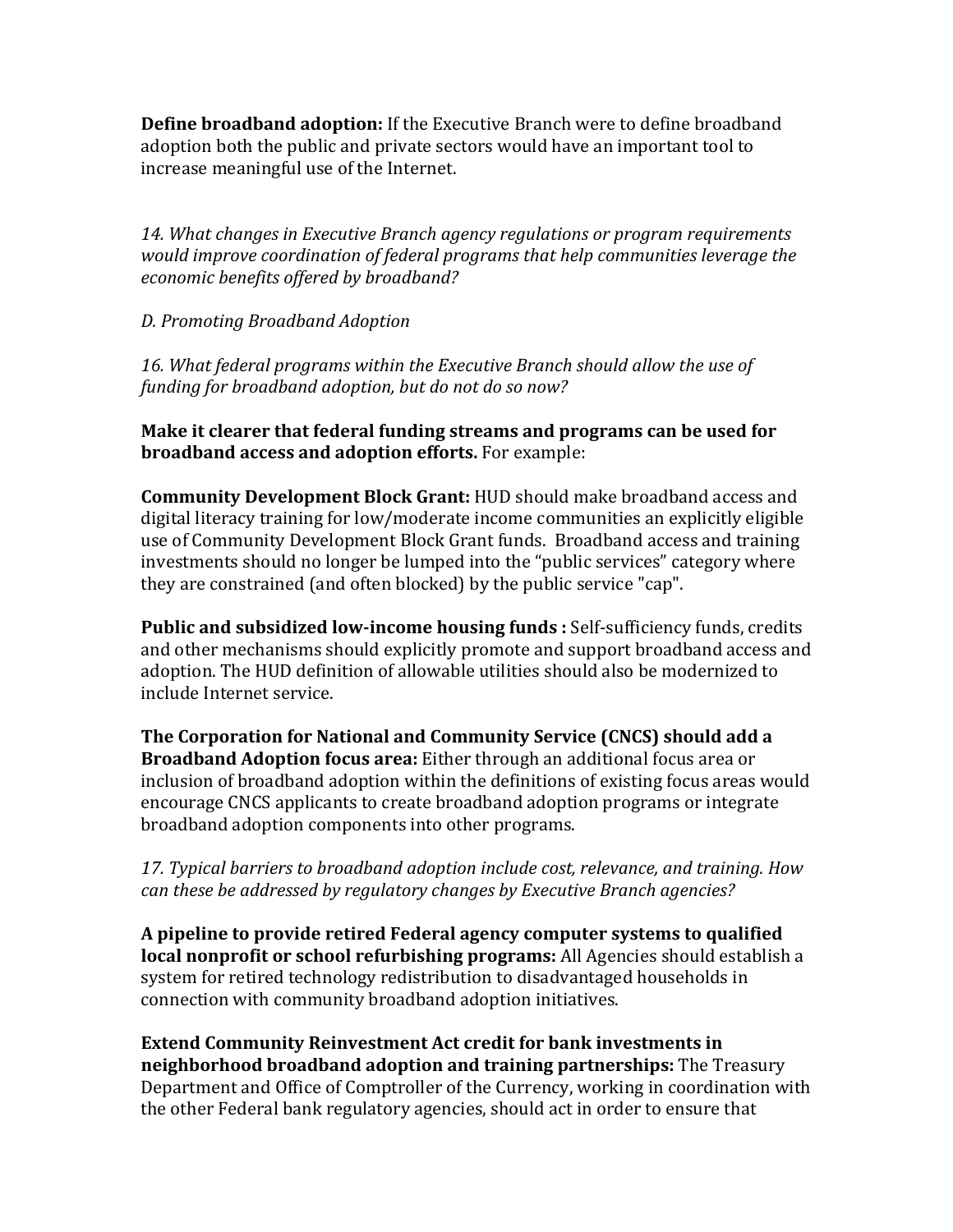low/moderate income residents will have access to online banking options as customer migration to the Web leads to branch consolidation.

## *E. Issues Related to State, Local, and Tribal Governments*

18. What barriers exist at the state, local, and/or tribal level to broadband deployment and adoption? How can the federal government work with and incentivize state, local, and tribal governments to remove these barriers?

**Modernize state workforce definitions to include digital skills:** Encourage each state to insure that basic computer literacy training is a funded resource for all clients of workforce and adult education programs.

**State support of broadband adoption when states mandate use of online resources:** Insure that state initiatives which mandate client use of online resources (including unemployment compensation, workforce and adult training programs) are supported by adequate Internet access resources, including funded digital literacy training, for clients who need them.

19. What federal barriers do state, local, and tribal governments confront as they seek to promote broadband deployment and adoption in their communities?

20. What can the federal government do to make it easier for state, local, and tribal *governments or organizations to access funding for broadband?* 

21. How can the federal government support state, local, and tribal efforts to promote and/or invest in broadband networks and promote broadband adoption? For example, *what type of capacity-building or technical assistance is needed?* 

**Support national reinvestment to enable local solutions**: Consider stronger mechanisms to enable reinvestment of Information & Communications Technology revenues into helping vulnerable residents. This could include sources such as spectrum sales, merger settlements, revenue from cell towers on federal property and educating the judiciary that an option for case settlement is supporting consumer education, including public access computer programs and digital skills training on consumer safety and how to utilize online resources.

**Support expertise and networking:** Continue support for the NTIA's Broadband USA and associated staff, education webinars and work in regions across the country. Continuity and depth of expertise to help connect local communities to resources is very valuable. Enabling networks like the NDIA also supports the federal goals.

Other solutions discussed in this document include the directories of best practices and tools, local public computing/broadband directories, and supporting a system of broadband adoption/digital inclusion councils.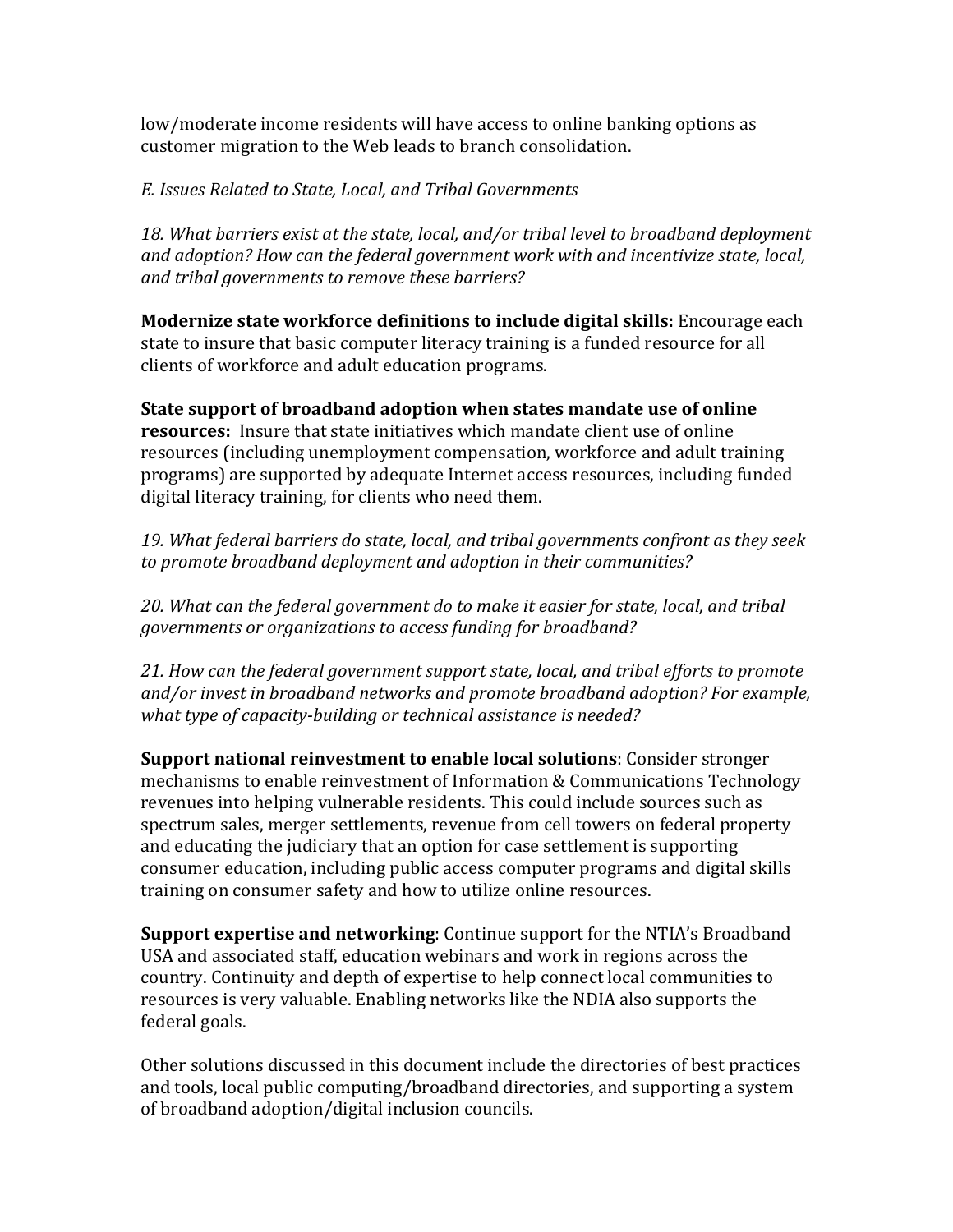*F. Issues Related to Vulnerable Communities and Communities With Limited or No Broadband*

22. How can specific regulatory policies within the Executive Branch agencies be *altered to remove or reduce barriers that prevent vulnerable populations from accessing and using broadband technologies?* Vulnerable populations might include, *but are not limited to, veterans, seniors, minorities, people with disabilities, at-risk youth, low-income individuals and families, and the unemployed.* 

23. How can the federal government make broadband technologies more available *and relevant for vulnerable populations?*

**Help residents understand their choices:** Create Internet customer information standards that make it easier for consumers to understand and compare Internet service plans and rates. Ensure that deposits, equipment rental, fees, expiration date of limited time offers, speeds and data caps are included in plain language.

*H. Measuring Broadband Availability, Adoption, and Speeds*  27. What information about existing broadband services should the Executive Branch *collect* to inform decisions about broadband investment, deployment, and adoption? *How often should this information be updated?* 

28. Are there gaps in the level or reliability of broadband-related information gathered by other entities that need to be filled by Executive Branch data collection efforts?

29. What additional research should the government conduct to promote broadband *deployment, adoption, and competition?*

30. How might the federal government encourage *innovation* in broadband *deployment, adoption, and competition?*

**Establish a Broadband Adoption Corps:** As recommended by the National Broadband Plan, implement a National Broadband Adoption Corps. Multi-agency funding could be leveraged with private and local support for this digital literacy and adoption initiative. This would also aid in locally responsive outreach regarding free and low income Internet options and assist in local planning efforts. The Minnesota community technology VISTA programs serves as an example that could be built on.

**Pilot aggregated Internet purchasing for non-profit organizations**: The nonprofit community service sector assists many residents with federal, state, local and tribal programs, and is itself a technology disadvantaged sector. The federal agencies could take action to assist with their broadband capacity and one strategy would be to reduce their costs through aggregated purchases of service or through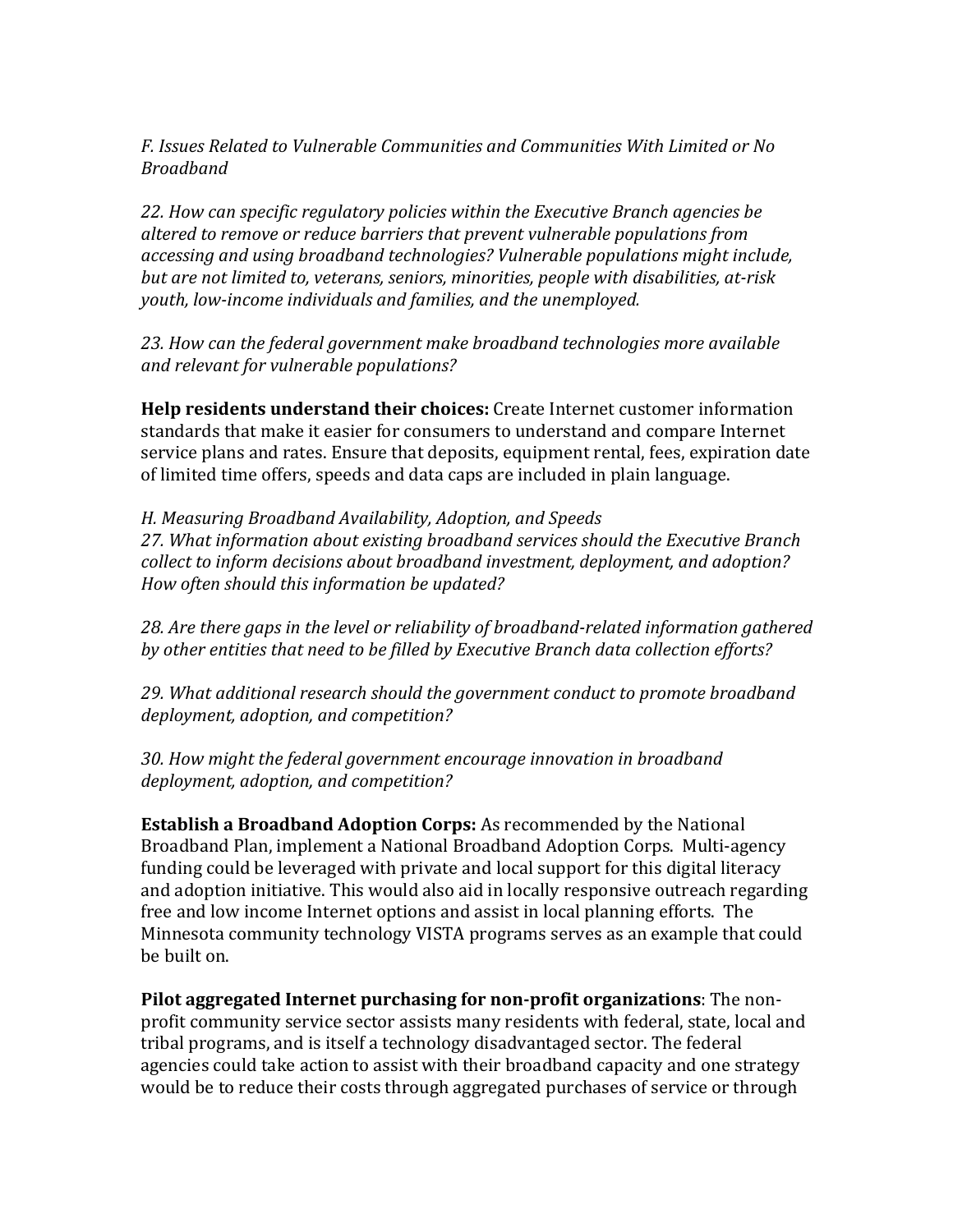subsidized connectivity for those that provide broadband adoption assistance to vulnerable communities.

**Promote sharing of connections to lower costs:** Encourage public and private owned broadband networks to revise their Terms of Service to allow sharing of residential connections in low-income neighborhoods.

Thank you for the opportunity to submit these comments. If there are any questions please contact me at  $(614)$  537-3057.

Sincerely,

asign

Angela Siefer Director National Digital Inclusion Alliance 1003 Kinnear Rd. Columbus OH 43212 614-537-3057 angela@digitalinclusionalliance.org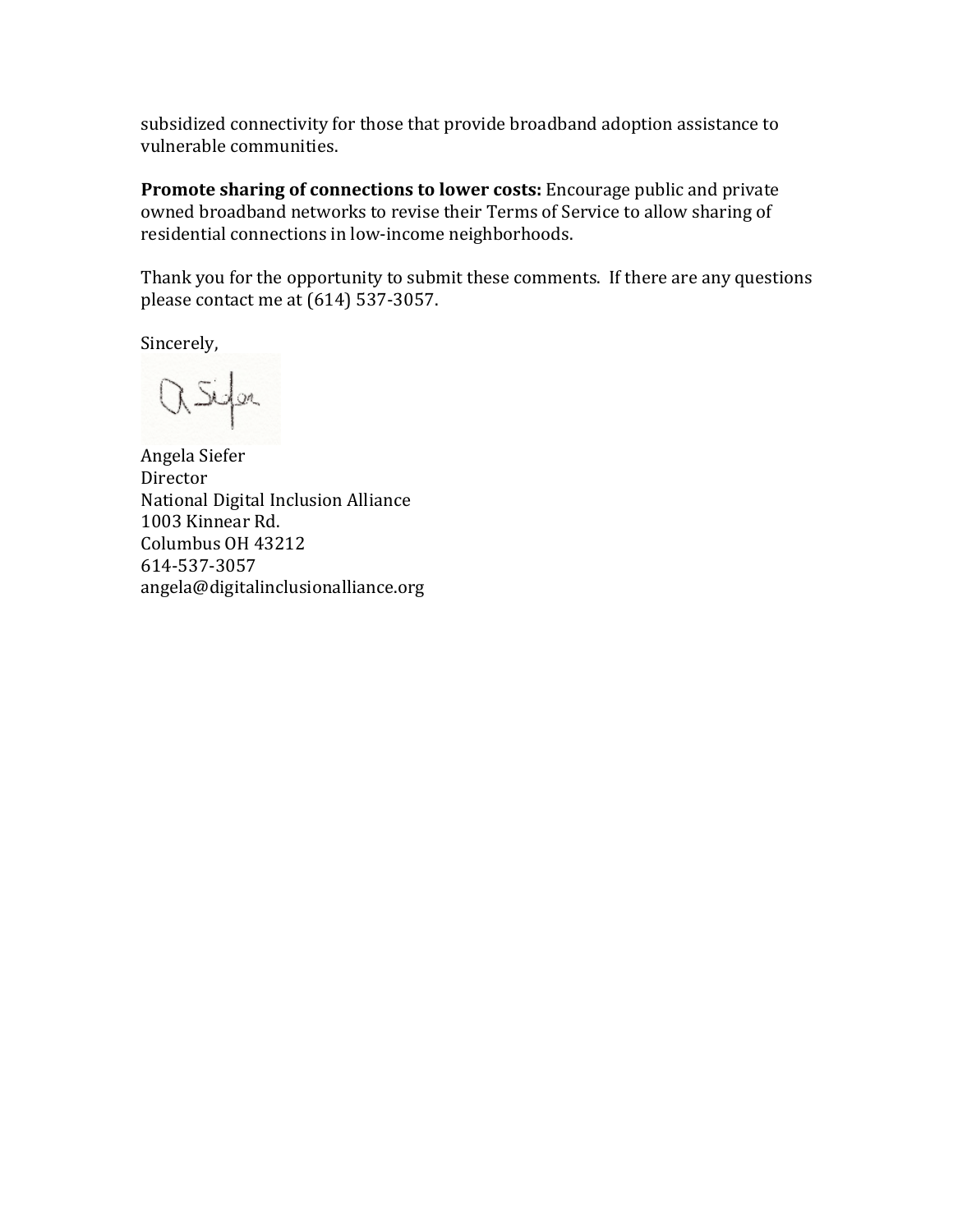Appendix National Digital Inclusion Alliance Membership

Access Humboldt and Eureka, CA African Immigrant Services (AIS) Minneapolis, MN Alpro Solutions New York, NY Ashbury Senior Computer Community Center Content Cleveland, OH Austin Free-Net Austin, TX Axiom Technologies **Machias, ME** Benton Foundation Brown Paper Tickets City of Kansas City **Kansas** City **Kansas** City, MO City of Milwaukee and Milwaukee, WI City of Minneapolis and Communication of Minneapolis, MN City of Portland and Portland, OR City of Seattle Seattle, WA CL Design Bellevue, WA Cleveland Housing Network Cleveland, OH Code for Community and Seattle, WA Community Technology Empowerment Project St. Paul, MN Community Technology Network San Francisco, CA Compukidz Seattle, WA Connect Your Community 2.0 Cleveland, OH Connect.DC Washington, DC Connecting For Good Kansas City, MO Digi-Bridge Charlotte, NC E2D, Inc Charlotte, NC El Paso Public Library **El Paso, TX** Focus: HOPE Detroit, MI Free Geek **Portland**, OR Georgia Technology Authority **Atlanta**, GA Gigabit Libraries Network **Sausalito**, CA **IBSA, Inc.** Tokeka, KS InnovateEDU New York, NY **Jump Wireless** Williamsport, PA Kansas City Public Library **Kansas** City, MO KC Digital Drive **Kansas** City, MO Literacy, Language and Technology Research Group, Portland State University **Properties and State University** Portland, OR Manchester Community Technologies, Inc. The Inglewood, CA Matrix Human Services and the services of the Detroit, MI Media Alliance San Francisco, CA Minnesota Office of Broadband Development St.Paul, MN Mission West Virginia, Inc. The Communist Control of Hurricane, WV Mobile Beacon **International Community** Community Community International Community Community International Community International Community International Community International Community International Community Internat Mobile Citizen Boulder, CO

Evanston, IL Seattle, WA